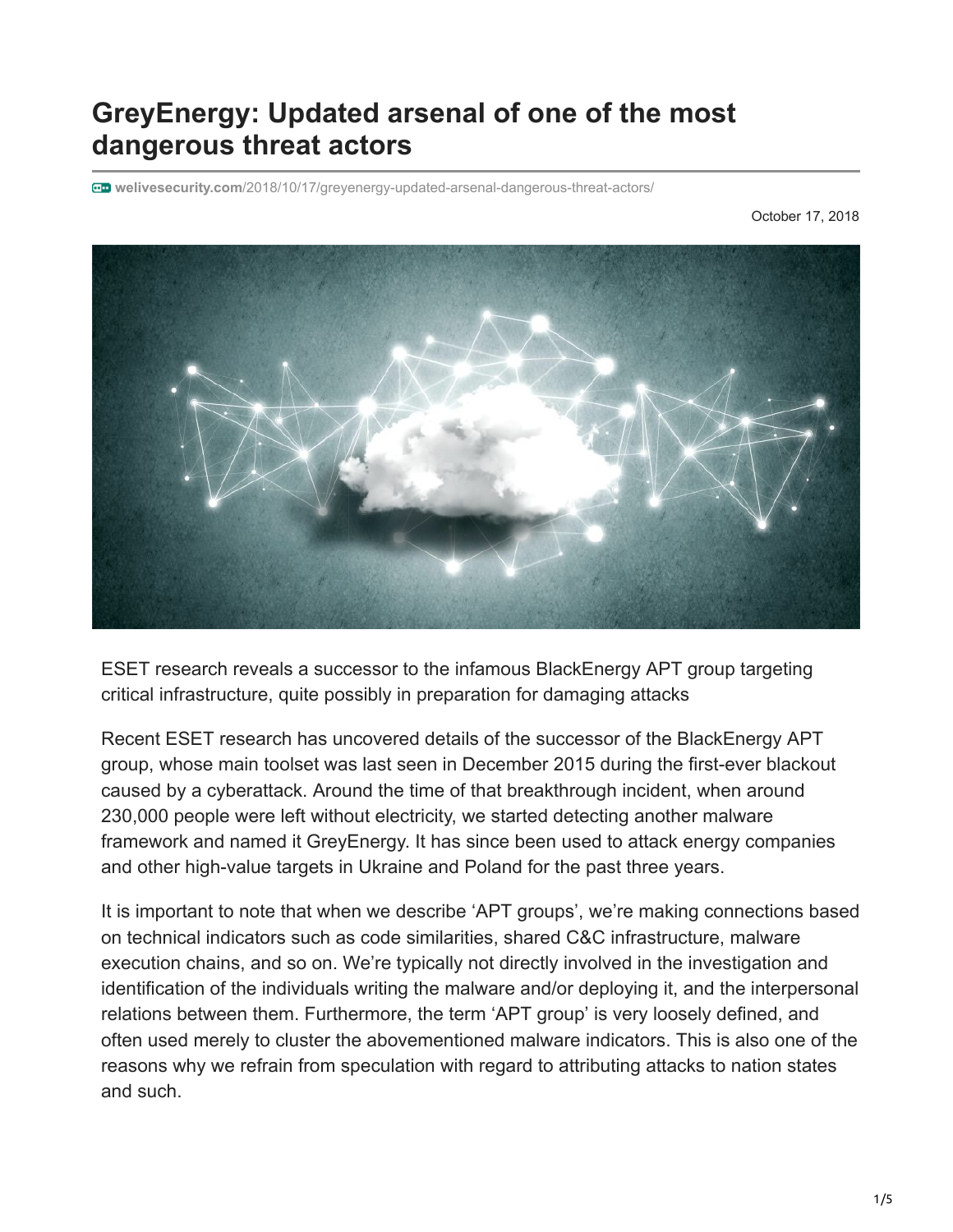We have already extensively documented the threat actors' transition towards TeleBots in [cyberattacks on](https://www.welivesecurity.com/2017/06/30/telebots-back-supply-chain-attacks-against-ukraine/) [high-value targets in the Ukrainian financial sector](https://www.welivesecurity.com/2016/12/13/rise-telebots-analyzing-disruptive-killdisk-attacks/)[, the supply-chain](https://www.welivesecurity.com/2017/06/30/telebots-back-supply-chain-attacks-against-ukraine/) attacks against Ukraine and in an [analysis of TeleBots' cunning backdoor](https://www.welivesecurity.com/2017/07/04/analysis-of-telebots-cunning-backdoor/). All from the group most notable for the NotPetya ransomware outbreak. At the same time, we have also been keeping a close eye on GreyEnergy – a subgroup operating in parallel, but with somewhat different motivations and targeting.

Although ESET telemetry data shows GreyEnergy malware activity over the last three years, this APT group has not been documented until now. This is probably due to the fact that those activities haven't been destructive in nature, unlike the numerous TeleBots ransomware campaigns (not only NotPetya), the BlackEnergy-enabled power grid attack, and [the Industroyer-caused](https://www.welivesecurity.com/2017/06/12/industroyer-biggest-threat-industrial-control-systems-since-stuxnet/) blackout – which we have linked to these groups for the first [time last week. Instead, the threat actors behind GreyEnergy have tried to stay under the](https://www.welivesecurity.com/2018/10/11/new-telebots-backdoor-linking-industroyer-notpetya/) radar, focusing on espionage and reconnaissance, quite possibly in preparation of future cybersabotage attacks or laying the groundwork for an operation run by some other APT group.

GreyEnergy's malware framework bears many similarities to BlackEnergy, as outlined below. It is similarly modular in construction, so its functionality is dependent on the particular combination of modules its operator uploads to each of the targeted victim systems. The modules that we have observed were used for espionage and reconnaissance purposes (i.e. backdoor, file extraction, taking screenshots, keylogging, password and credential stealing, etc.). We have not observed any modules that specifically target Industrial Control Systems (ICS). We have, however, observed that the GreyEnergy operators have been strategically targeting ICS control workstations running SCADA software and servers, which tend to be mission-critical systems never meant to go offline except for periodic maintenance.

## [GreyEnergy: A successor to BlackEnergy](https://www.welivesecurity.com/wp-content/uploads/2018/10/ESET_GreyEnergy.pdf)

[Download Research Paper](https://www.welivesecurity.com/wp-content/uploads/2018/10/ESET_GreyEnergy.pdf)



## **Links to BlackEnergy and TeleBots**

Some of the reasons ESET researchers consider BlackEnergy and GreyEnergy related are listed below: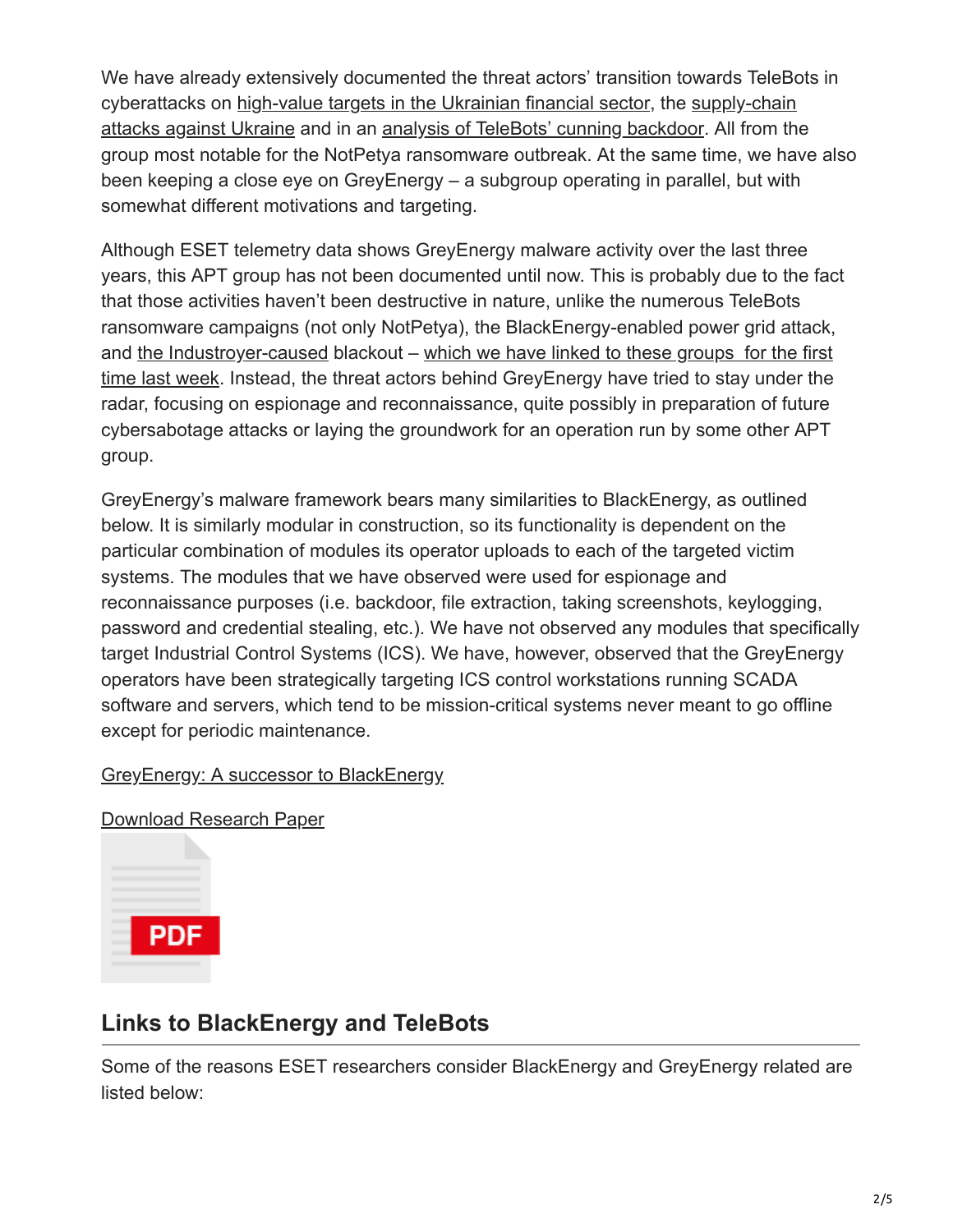- The appearance of GreyEnergy in the wild coincides with the disappearance of BlackEnergy.
- At least one of the victims targeted by GreyEnergy had been targeted by BlackEnergy in the past. Both subgroups share an interest in the energy sector and critical infrastructure. Both have had victims primarily in Ukraine, with Poland ranking second.
- There are strong architectural similarities between the malware frameworks. Both are modular, and both employ a "mini", or light, backdoor deployed before admin rights are obtained and the full version is deployed.
- All remote C&C servers used by the GreyEnergy malware were active Tor relays. This has also been the case with BlackEnergy and Industroyer. We hypothesize that this is an operational security technique used by the group so that the operators can connect to these servers in a covert manner.

Compared to BlackEnergy, GreyEnergy is a more modern toolkit with an even greater focus on stealth. One basic stealth technique – employed by both families – is to push only selected modules to selected targets, and only when needed. On top of that, some GreyEnergy modules are partially encrypted using AES-256 and some remain fileless – running only in memory – with the intention of hindering analysis and detection. To cover their tracks, typically, GreyEnergy's operators securely wipe the malware components from the victims' hard drives.

In addition to the outlined similarities with BlackEnergy, we have observed another link between GreyEnergy and the TeleBots subgroup. In December 2016, we noticed an instance of GreyEnergy deploying an early version of the TeleBots' NotPetya worm – half a year before it was altered, improved, and deployed in the most damaging ransomware [outbreak in history. There is significant code reuse between this ransomware compone](https://www.welivesecurity.com/2017/07/04/analysis-of-telebots-cunning-backdoor/)nt and the GreyEnergy core module. We call this early version "Moonraker Petya", based on the malware writers' choice of filename – most likely a reference to the James Bond movie. It didn't feature the infamous EternalBlue spreading mechanism, as it had not been leaked at that time.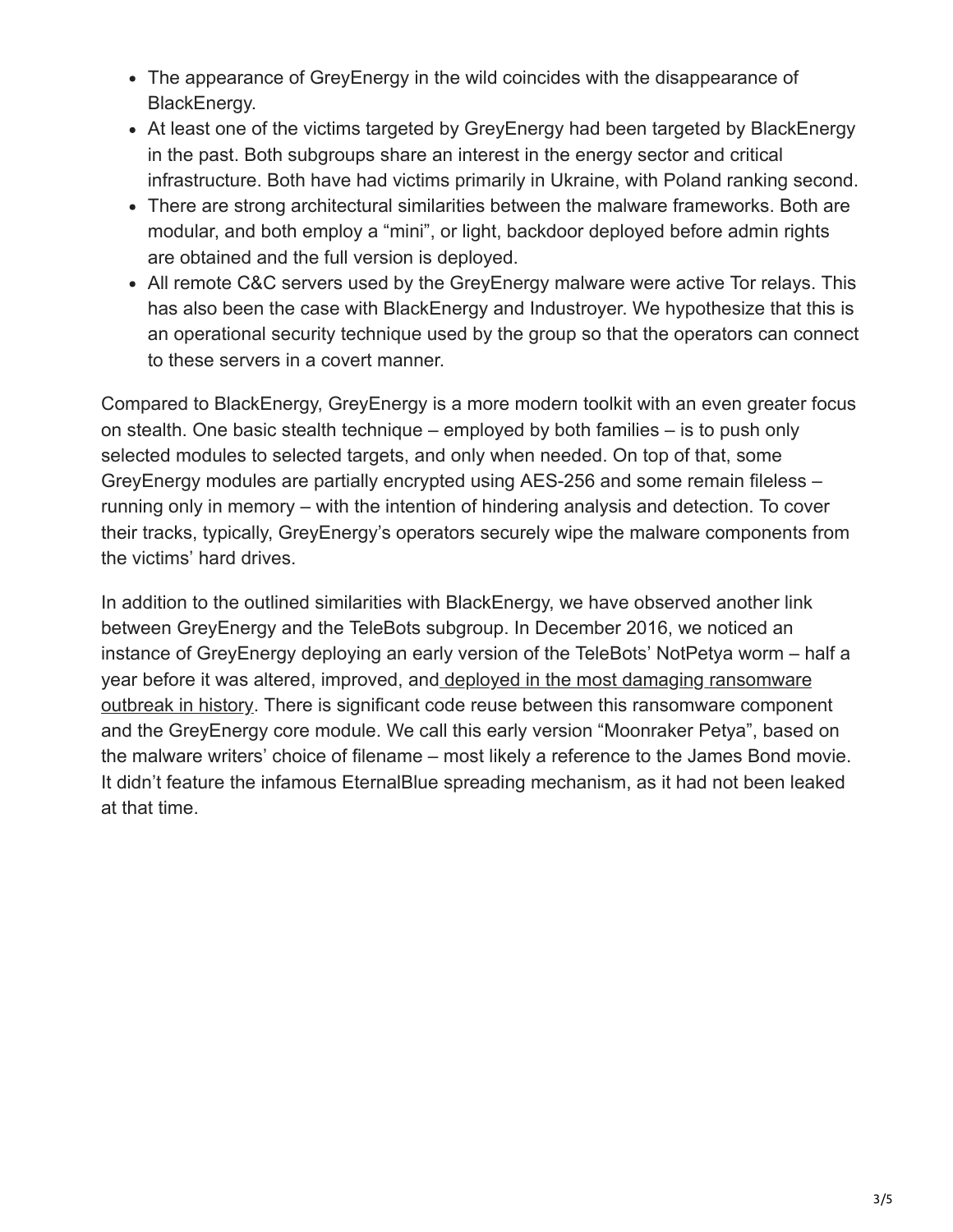

## **GreyEnergy Tactics, Techniques and Procedures**

We have observed two distinct infection vectors: "traditional" spearphishing, and the compromise of public-facing web servers. When such a vulnerable web server was hosted internally and connected to the rest of a targeted organization's network, the attacker would attempt to move laterally to other workstations. This technique is used not only as a primary infection vector but also as a backup reinfection vector.

The attackers typically deploy internal C&C proxies within the victims' networks. Such proxy C&Cs redirect requests from infected nodes inside the network to an external C&C server on the internet. This is another stealth tactic, as it is less suspicious to a defender to see that multiple computers are "talking" to an internal server, rather than a remote one.

A very curious observation – one that is also indicative of the group's targeting  $-$  is that some of the GreyEnergy samples we detected were signed with a certificate from Advantech, a Taiwanese manufacturer of industrial and IoT hardware. These were most [likely stolen from the company, just as in the case of Stuxnet and a recent Plead malware](https://www.welivesecurity.com/2018/07/09/certificates-stolen-taiwanese-tech-companies-plead-malware-campaign/) campaign.

The GreyEnergy operators also employ common external tools in their arsenal, such as Mimikatz, PsExec, WinExe, Nmap, and a custom port scanner.

For a detailed analysis of the GreyEnergy toolset and operations refer to our white paper [GreyEnergy: A successor to BlackEnergy](https://www.welivesecurity.com/wp-content/uploads/2018/10/ESET_GreyEnergy.pdf). A full list of Indicators of Compromise (IoCs) and samples [can be found on GitHub.](https://github.com/eset/malware-ioc/tree/master/greyenergy) For any inquiries, or to make sample submissions related to the subject, please contact us at: [threatintel@eset.com](http://10.10.0.46/mailto:threatintel@eset.com).